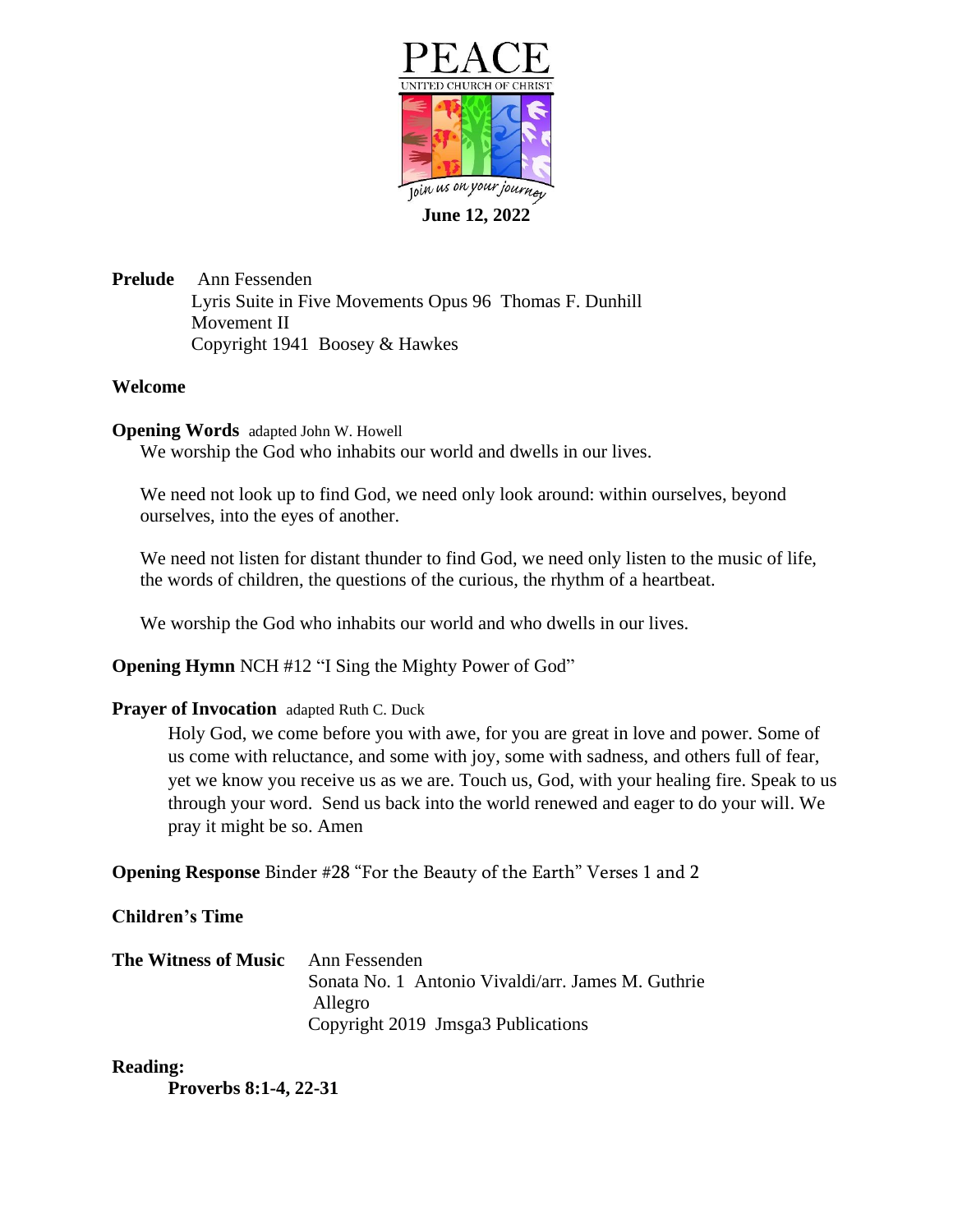Does not wisdom call, and does not understanding raise her voice? On the heights, beside the way, at the crossroads she takes her stand; beside the gates in front of the town, at the entrance of the portals she cries out: 'To you, O people, I call, and my cry is to all that live. The LORD created me at the beginning of his work, the first of his acts of long ago. Ages ago I was set up, at the first, before the beginning of the earth. When there were no depths I was brought forth, when there were no springs abounding with water. Before the mountains had been shaped, before the hills, I was brought forth when he had not yet made earth and fields, or the world's first bits of soil. When he established the heavens, I was there, when he drew a circle on the face of the deep, when he made firm the skies above, when he established the fountains of the deep, when he assigned to the sea its limit, so that the waters might not transgress his command, when he marked out the foundations of the earth, then I was beside him, like a master worker; and I was daily his delight, rejoicing before him always, rejoicing in his inhabited world and delighting in the human race.

#### **For the wisdom contained in these holy words, we give thanks. Amen**

**Sermon** Rev. Dr. Wendy Bruner

**Hymn** Binder #65 "Come and Seek the Ways of Wisdom"

#### **Joys and Concerns**

**Prayer**

Creator, who art in heaven, hallowed be your name. Your kin-dom come, your will be done on earth as it is in heaven. Give us this day our daily bread, and forgive us our debts as we forgive our debtors, and lead us not into temptation, but deliver us from evil. For yours is the kin-dom, and the power, and the glory for ever and ever. Amen.